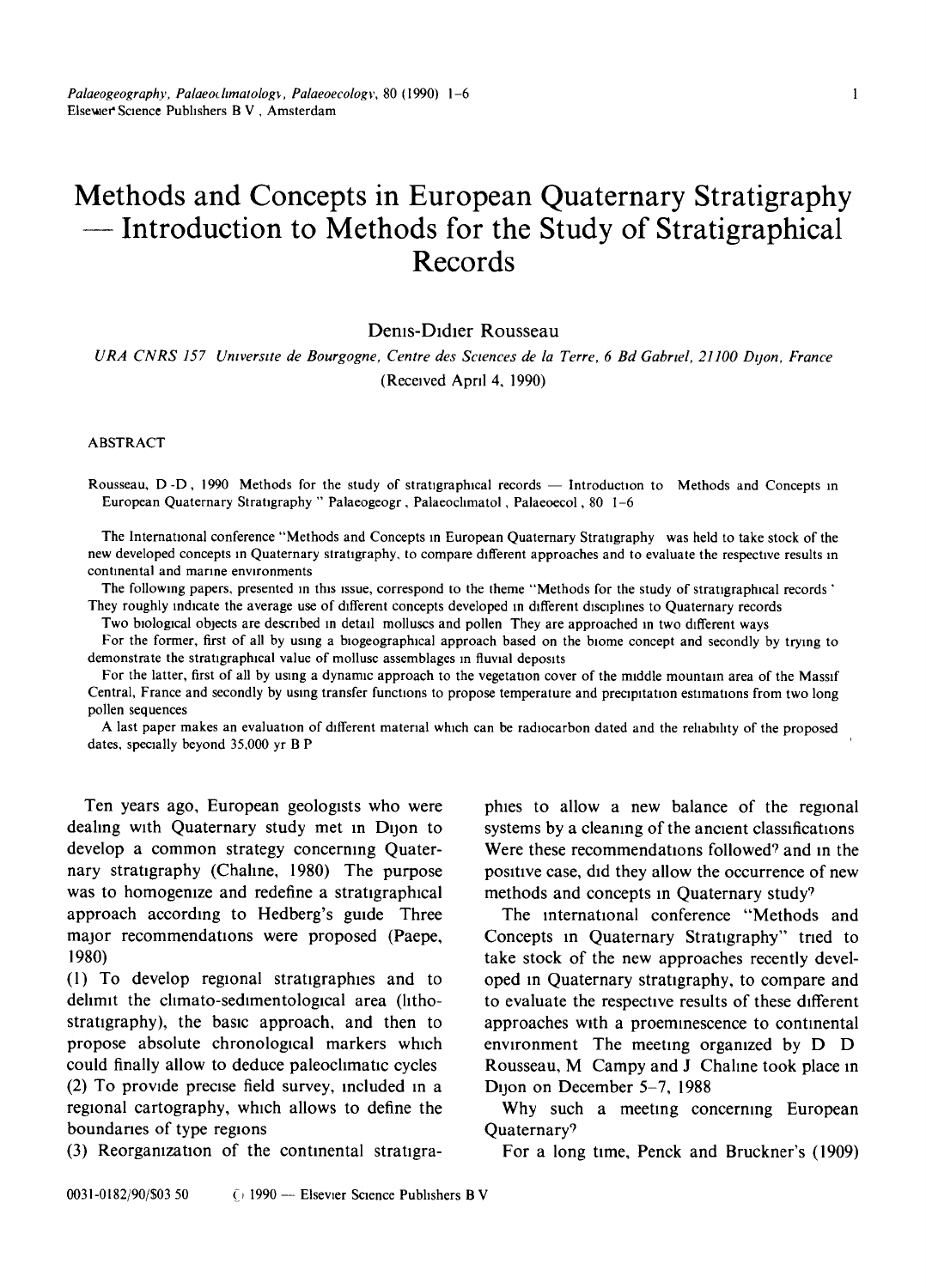work in the alpine area marked the Quaternary stratigraphy very much They defined a so-called "alpine" chronostratigraphy, widely known, while it only concerned the glacial episodes recorded in this restricted area Nevertheless, the reference to this European motherland was progressively reduced time after time to the advantage of, on the one hand a Northern nomenclature and, on the other hand to a marine isotopic chronostratigraphy (Imbrie et al, 1984) deduced from numerous oceanic cores The latter, as also the arctic and antarctic ice cores were studied within the scope of great multidisciplinary projects in which climatic problematics is in the first place (CLIMAP, 1976, 1981, Jouzel et al, 1989)

This is the reason why continental stratigraphies, which for the most part claimed a general value, were replaced by the proposals of regional values These ones, necessary in the first step of the investigation, rarely emerged onto more synthetic conceiving Consequently, the reference to these sequences progressively diminished

Do we have thus to notice the impossibility for using continental sequences resolving problems of European Quaternary stratigraphy in spite of an intense activity under the aegis of SEQS (Chahne, 1987)9 For several years (Chahne, 1980), the stratigraphical approach of the Quaternary has been under the process of modernization as well conceptual as methodological, a reflection of the scientific renewal observed among the geosciences (Campy and Macaire, 1989, Campy and Chahne, 1987)

Continental Quaternary deposits offer scientists a high diversity of observations, in rich and various contexts, which allow multidisciplinary studies, comparable to manne projects (Van Kolfschoten and Roebroeks, 1985, Pons et al, 1988, Tuffreau and Somm6, 1989, Peteet et al, 1990) The connection between local stratigraphy and climatostratigraphy is the chance for "continentalists" because they have a great and undeniable advantage of field observation over large areas (Kukla and An, 1989, PIllans and Wright, 1990)

This is the reason why the "Long Terrestrial Records" of the INQUA commission on stratigraphy was created (Adam and Rousseau, 1988, Kukla, 1989) and why the MCQS was held in order

to test the value of the different approaches apphed to continental Quaternary sediments and to compare them with marine data

Associated with the progress made in stratigraphy, mainly due to a multidisciplinary approach, paleobiologists s l have to apply new concepts, developed in their own disciplines, to Quaternary study The papers presented in this issue contribute to the presentation of these adapted concepts

The first two papers concern terrestrial molluscs The integration of numerous data, yielded by investigations over a large area, is a problem which blogeography can analyze The recent progress in blogeography allows to determine narrative and hypothetical-deductive approaches of which the philosophies completely differ The former manages its interpretation to provide an ultimate conclusion which could not change The latter proposes hypotheses which need to be evaluated by biological, or other studies The thought is always in process and allows to clearly weigh different factors which act on life historical and ecological ones Following this concept of ecological biogeography, Rousseau et al (1990) criticize the ecostratigraphical concept defined by Martinsson (1973) Using the blome concept (unifying zoological and botanical peopling) to pleniglacial molluscs Rousseau et al examine the variations of these assemblages over central and western Europe, mainly within the loess belt The impoverishment of the mollusc assemblages to the west, classically observed by Lozek (1964) and Puisségur (1976), is interpreted following the ecological blogeographical concept as indicating variations of the precipitation regime which allow to determine a western to central-European, more continental, domain Integrating the mollusc investigations made on long terrestrial sequences, the authors propose variations of the boundaries of the two domains through time

Keen (1990) tackles the significance of molluscan faunas in fluvial deposits Long time ago molluscan assemblages appeared problematic because of their components Generally, these faunas belong to two main groups the first, a mixed terrestrial and freshwater assemblage and the second, an exclusive aquatic one Generally, these assemblages are used to reconstruct the local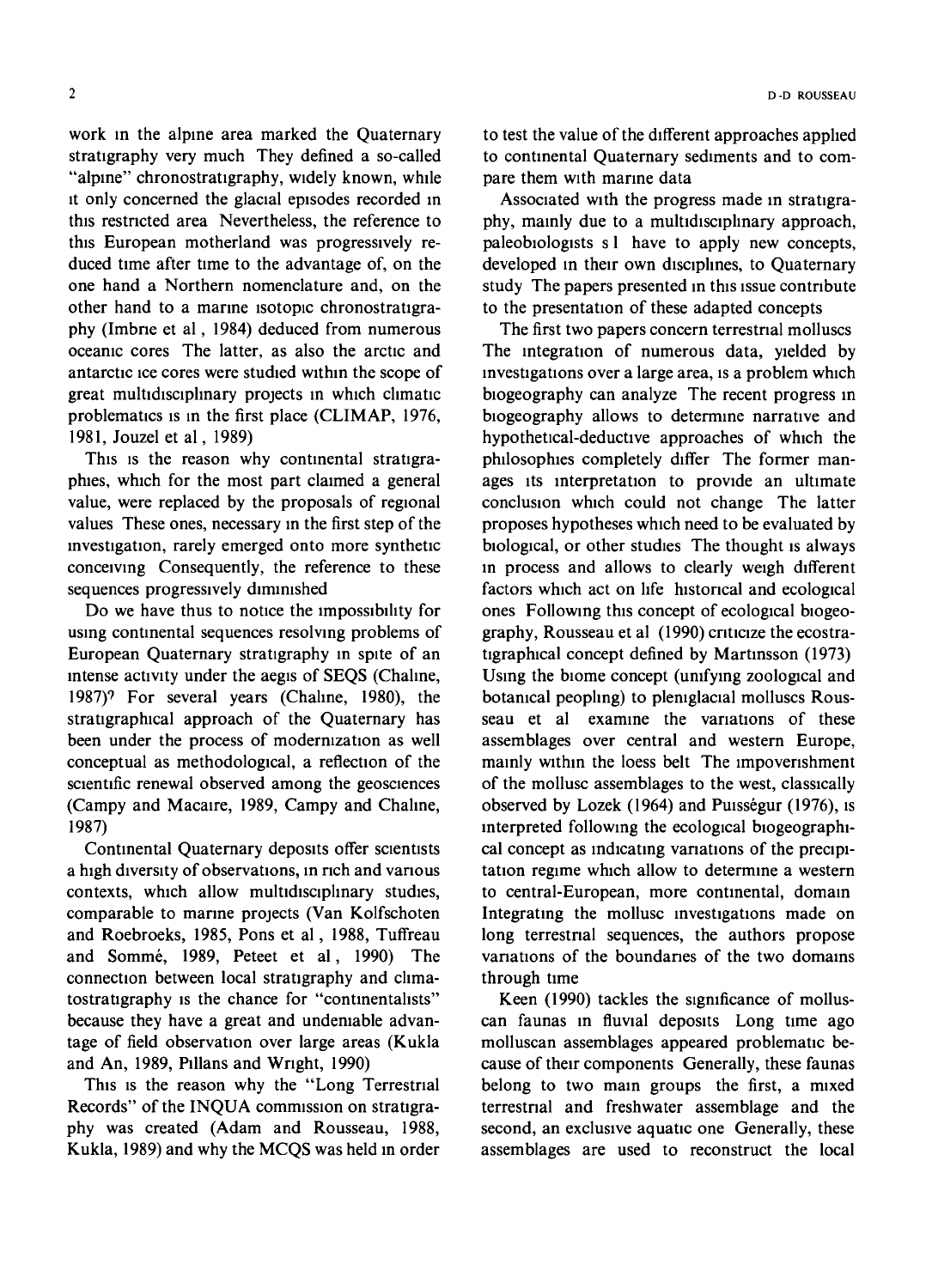environments whde the exact slgmficance of the mixed assemblages are questioned because of the problem of reworked material The stratigraphical interpretation is also firmly rejected by British authors Working in a well-determined stratigraphical area, Keen (1990) attempted to resolve these problems According to the different types of depostt, the determined mollusc assemblages charactenze local climatic variations or indicate blostratigraphic information Interstadial and interglacial faunas can be distinguished, which allow to discriminate episodes of temperate deposition that palynology or another biological approach cannot distinguish

The followmg papers are concerned with botamcal investigations They propose two complementary approaches which correspond to the recent trends in this disciplinary

First, applying a phytogeographical approach, Redle and Beauheu (1990) present a new pollen sequence located in France This pollen sequence recorded almost the most recent climatic cycle, except interglacial stage 5e Following the 1980 recommendations, the stratigraphy is defined according to the regional context with local names Then the botanical history allows to characterize two forested interstadial stages (St Geneys 1 and 2) which are determined for the first time in this country Up until now, these interstadials were characterized in France at La Grande Pile, in relation with the Vosges glaciers (Wodlard, 1978), and in Les Echets (in relation with the alpine glaciation (Beaulieu and Reille, 1984) The good fit of this sequence obtained in the French Massif Central which is in a more southern position than the previous ones, Les Echets and Le Bouchet belong to the same phytogeographical region, allows a better understanding of the pollen evolution during the last climatic cycle While Les Echets and Le Bouchet indicate a difference of 1000 m in elevation, the dynamics of the vegetation is the same during the two interstadial stages, suggesting temperate conditions Consequently for this analysis, this sequence appears to be a reference, for middle mountains of western Europe, for the last climatic cycle, except the equivalent of interglacial isotopic stage 5e

The classical extension of the previous analysis is

the quantitative paleoclimatology and study of continental records which allow to propose climatic estimates determined from pollen, insects, molluscs and tree rings Because they yield numerous fossd remains, long terrestrial records, as marine sequences, allow to characterize the climatic variations The quantification of the climatic estimates has been apphed for several years on pollen data The results are consistent with other results, specially with those obtained in marine sequence from microfossils Nevertheless, J Guiot has been developing a new method of quantitative paleochmatology from pollen data since 1987 After a clear presentation of the mathematical process, the definition of the "paleobioclimates" and determination of modern reference set for the entire Palearctic area, the method is applied to two long sequences which record the last climatic cycle (Les Echets and La Grande Pile) (Guiot, 1990) The temperature and precipitation estimates constitute a large data set which contribute to a better understanding of climatic variations over western Europe during the last interglacial-glacial cycle The evaluation of these results with other data as insolation allows to test, in a continental context, the climatic mechanisms proposed by Ruddiman and Mclntyre (1981) to explain continental ice growth

Finally, a well-estabhshed stratigraphy, m continental as well as in marine environments, is now really significant when radiometric dates are available While datings are one of many stratigraphical elements, they constitute well-developed techmcs which sometimes could contribute to forget the reahty of field investigations For some years, new methods have been proposed, thermoluminescence, amino acids or dating methods have been improved, following the technological progress (Accelerator Mass Spectrometry) The latter has been largely used for several years in studies dealing with the last deglaciation. The precision of the dates is so important that a large literature is available concerning the recognition, the occurrence or absence m a determined area of a small event such as the Younger Dryas In the fifth paper, J Evin reevaluates the validity of radiocarbon dates beyond 35,000 yr BP taking into account the nature of the material used (1990)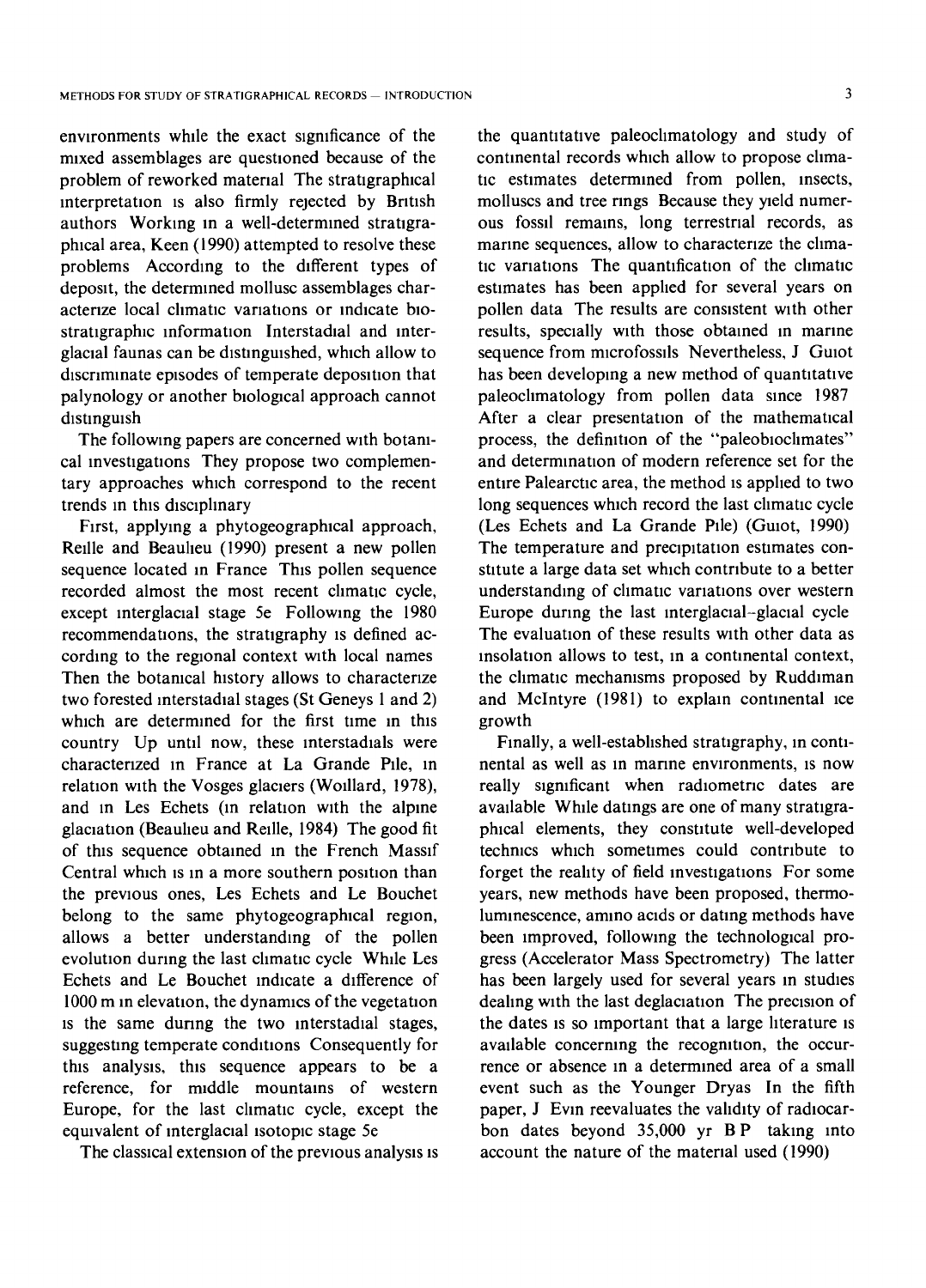The conference "Methods and Concepts m Quaternary Stratigraphy" was divided into four themes The name of authors in italics for the contributions to the theme 2 corresponds to papers m this issue Other papers are pubhshed in "Quaternalre" and "Quaternary Science Reviews" They are respectively checked off by (Q) or (QSR)

Inaugural lecture A Berger Astronomical theory of paleochmates during the last Glacial-Interglacial cycle (QSR)

### **Theme 1: Value and significance of the stratigraphical record**

Plenary lecture C Schluchter Terrestrial Quaternary stratigraphy  $($  = Lithostratigraphy $)$  -- incomplete, but the basic reference nevertheless (QSR) J Sommé Sedimentary environment records and

Quaternary stratigraphy (Q)

P Glbbard and C Turner Type sections for Pleistocene cold stages some thoughts on a difficult problem (Q)

P Ambert and G Clauzon Geomorphological contribution to Quaternary stratigraphy river terrace genesis in the Mediterranean areas of France

J J Macaire Time recording in fluvial superficial deposits from geodynamic to chronostratigraphy (Q)

M Léger Interest and significance of stratigraphic signals in moraines, alluvions and loess of the Northern Piedmont of the Alps

M Cremaschi Depositional and post-depositional processes in rock shelters of Northern Italy during late Pleistocene, and their palaeoenvironmental significance  $(Q)$ 

B Van Vliet-Lanoé The Warneton pedocomplex present state of the question? Palaeopedological and micromorphological budget  $(Q)$ 

P Bertran and J P Texier Record of pedological, sedimentary and climatic phenomena in colluvial deposits the example of the Les Tares sequence (Dordogne, France) (Q)

### **Theme 2: Methods for the study of the stratigraphicai record**

Plenary lecture J Chaline Problematic of the stratigraphical markers methods and limits

*D D Rousseau* Blogeography of the Pleistocene plemglacial malacofaunas in Europe Stratigraphic lmphcatlons

*D Keen* Slgmficance of the record provided by Pleistocene fluvial deposits and their included molluscan faunas for palaeoenvironmental reconstruction and stratigraphy

M F Bomfay Critical observation on big European Pho-Pleistocene faunas Limits and interest

J M Cordy Contribution of micromammal faunas of Belgium to the knowledge of the upper Quaternary m northwest Europe

*J L de Beauheu* Pollen analysis and European Quaternary stratigraphy limits, progress and prospects

A V Munaut The importance of the choice ofa biogeographical model in order to estabhsh a palynological stratigraphy all along the Quaternary epoch N Combourieu-Nebout Climatic evolution in Mediterranean area and high latitudes insolation for 24 to 11Ma

*J Gutot, A Pons, J L de Beauheu and M Rellle*  Numerical reconstruction of the last climatic cycle based on two pollen cores from France

B Frenzel The use of electron microscope for Quaternary stratigraphy

A Tuffreau Chronostratigraphical signification of Palaeolithic industries the case study of Northern France

F Djlndjlan The value of the Paleolithic mdustnes as stratigraphical markers

*J Evin* Limits in using the radiocarbon method in the different types of Quaternary sediments

J C Fontes Problems in using <sup>14</sup>C radiochronometry

C Causse and C Hdlalre-Marcel Th/U-datmg of open carbonate systems

## **Theme 3: Problems of stratigraphical correlations**

Plenary lecture G Kukla Present state of the correlation of European and Chinese loess stratigraphy with deep sea sediments

J C Duplessy Continent-ocean correlations during a climatic transition the example of the last deglaciation

J P Lautrldou, M Clet, J P Coutard, J C Descombes, M Helium, M F Huault, P Lebret,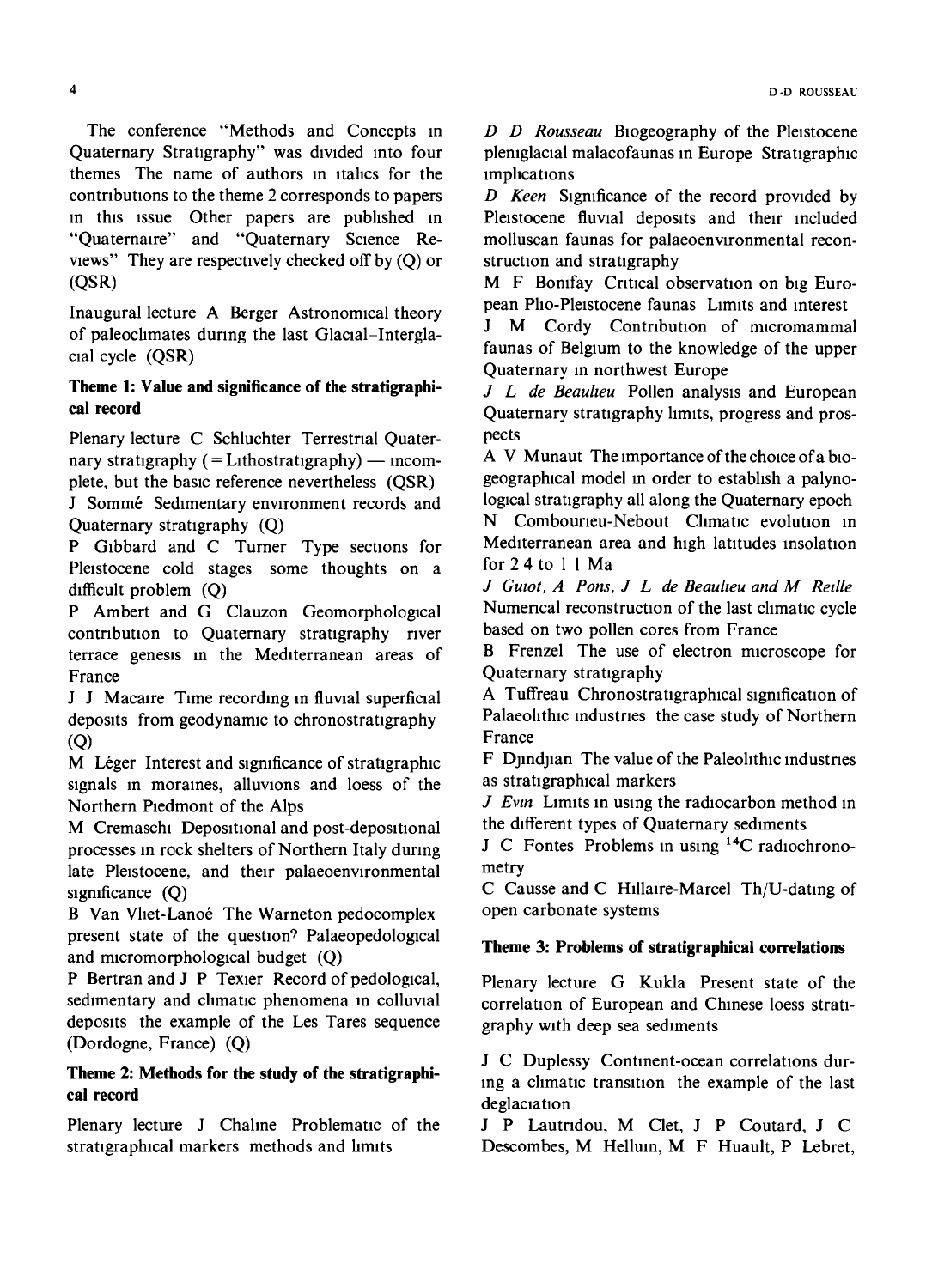C Lechevallier, F Lécolle, D Lefebvre, S Occhietti, J C Ozouf, J Pellerin, D D Rousseau and B Van Vllet-Lanoe Relations between Pleistocene marme and continental formations m Normandy (France)

G Seret, E Dricot, M Petillon and L Huysmans Paleoclimates and glacier changes after the Eemian Interglacial in the southern Vosges mountains (France)

J L Turon Ocean/continent correlations based on some marine records

E Van Campo Diversity and mterpretatwe constraints in marine pollen records

M Strick and E Van Campo Interhemispheric correlation between south low latitudes and western Mediterranean during the last climatic cycle

## **Theme 4: Place and range of Quaternary into Cenozoic**

Plenary lecture

W H Zagwijn The beginning of the ice age in Europe and its major subdivisions (QSR)

J P Suc and N Combouneu-Nebout Palynology and Plio-Pleistocene boundary

#### **Acknowledgements**

MCQS conference was supported by CNRS, Burgundy Regional Council, University of Burgundy, French Association for the Study of Quaternary, INQUA (French National Committee, Subcommission on Quaternary Stratigraphy of Europe and Long Terrestrial Records Workinggroup of the commission on Stratigraphy) The richness and the success of the conference is mainly due to the interest and the conviviality of all the participants and also to the beneficial and effectwe collaboration of the personal of CRDP Dijon, Valérie Deloze, Alain Festau, Roseline Lamy-au-Rousseau, Christophe Petit, the Association of the Students in Geology, Dijon Thanks to Béatrice Bernard for Enghsh help

#### **References**

Adam, D and Rousseau, D D, 1988 Working Group on Long Terrestnal Records INQUA Commission on Stratigraphy Boreas, 17 272

- Beaulieu, J L de, and Reille, M, 1984 A long Upper Pleistocene pollen record from Les Echets, near Lyon, France Boreas, 13 111-132
- Campy, M and Chahne, J, 1987 The Quaternary, an outdated concept, an obsolete label or a privileged time period? In C Schluchter (Coord), INQUA Report on Activities 1982-1987, pp 46-56
- Campy, M and Macaire, J J, 1989 Geologie des formations superficielles Geodynamique, facies, utilisation Masson, Pans, 433 pp
- Chaline, J (Coord), 1980 Problemes de Stratigraphie quaternaire en France et dans les pays limitrophes Suppl Bull Assoc Fr Etud Quat, 1,372 pp
- Chahne, J, 1987 INQUA sub-commission on Quaternary Stratigraphy of Europe In C Schluchter (Coord), INQUA Report on Activities 1982-1987, pp 29-45
- Cline, R M and Hays, J D, (Coord), 1976 Investigation of Late Quaternary Paleoceanography and Paleochmatology Mem Geol Soc Am, 145, 464 pp
- Cline, R M (Coord), 1981 The last Interglacial Ocean Quat Res, 21 123-243
- Evm, J, 1990 Validity of the radiocarbon dates beyond 35,000 years B P Palaeogeogr, Palaeochmatol, Palaeoecol, 80 71-78
- Guiot, J, 1987 Late Quaternary climatic change in France estimated from multwanate pollen time series Quat Res, 28 100-118
- Guiot, J. 1990 Methodology of the last climatic cycle reconstruction m France from pollen data Palaeogeogr, Palaeoclimatol, Palaeoecol, 80 49-69
- Imbrie, J., Hays, J. D., Martinson, D. G., McIntyre, A., Mix, A C, Morley, J J, PlSlaS, N G, Prell, W L and Shackleton, N J, 1984 The orbital theory of Pleistocene chmate support from a rewsed chronology of the Marme and  $\delta^{18}$ O record In A Berger, J Imbrie, J Hays, G Kukla and B Saltzman (Editors), Milankovitch and Climate, part 1 Reidel, Dordrecht, pp 269-305
- Jouzel, J, Barkov, N I, Barnola, J M, Genthon, C, Korotkevitch, Y S, Kotlyakov, V M, Legrand, M, Lorius, C, Petit, J P, Petrov, V N, Ralsbeck, G, Raynaud, D, Ritz, C and Ylou, F, 1989 Global change over the last chmatic cycle from the Vostok ice core record (Antarctica) In N Rutter and H Faure (Coord), Global Change Quat Int, 2, pp 15-24
- Kolfschoten, T van and Roebroeks, W (Coord), 1985 Maastricht-Belvedere stratigraphy, palaeoenvironment and archaeology of the Middle and Late Pleistocene deposits *Anal Praehtst, Letden,* 18, 121 pp
- Kukla, G (Editor), 1989 Long continental records of chmate Palaeogeogr, Palaeochmatol, Palaeoecol, 72 1-9
- Kukla, G and An, Z S, 1989 Loess stratigraphy m central China Palaeogeogr, Palaeoclimatol, Palaeoecol, 72 203-225
- Keen, D H, 1990 Sigmficance of the record provided by Pleistocene fluvial deposits and their included molluscan faunas for palaeoenvironmental reconstruction and stratigraphy case studies from the English Midlands Palaeogeogr, Palaeoclimatol, Palaeoecol, 80 25-34
- Lozek, V, 1964 Quartarmollusken der Tschechoslowakei Rozpr Ustred Ustavu Geol, 16 1-374